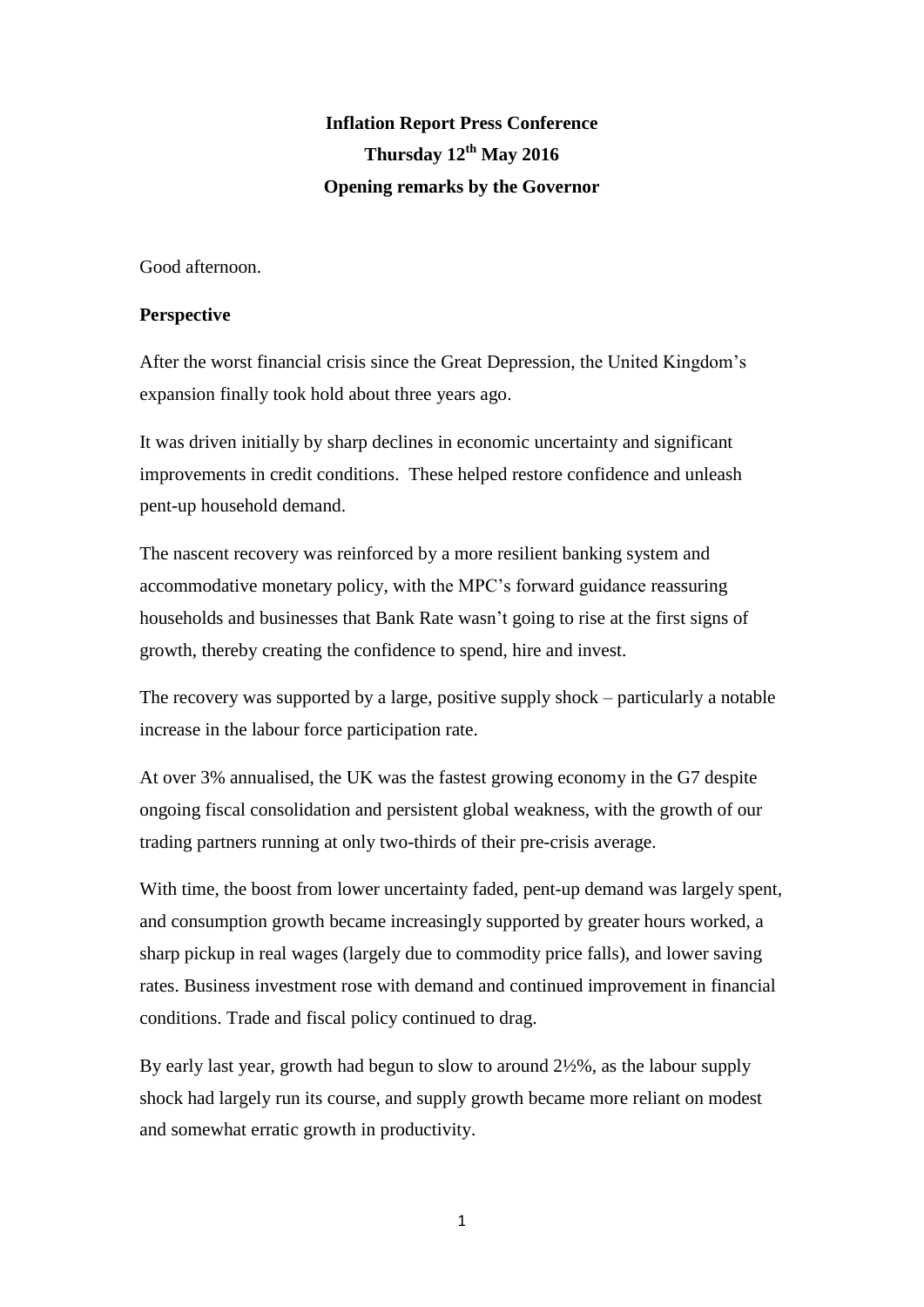By the second half of last year, though still near the top of the G7, growth had moderated to around 2%, which is about the rate of potential supply growth.

## **Outlook**

In the first quarter of this year, growth slowed further to around 1½% annualised and now appears to be decelerating again. This most recent weakness reflects in part the forthcoming referendum on the UK's membership of the European Union, which has pushed up uncertainty measures to levels not seen since the euro-area crisis.

The referendum makes describing the outlook for inflation more challenging than usual. That's because some asset prices used to condition the Committee's projections are likely to have been affected by market participants' perceptions of its consequences.

The MPC estimates that referendum effects could account for around half of the 9% fall in the sterling exchange rate since its November 2015 peak, and we have decided not to let that part of the exchange rate's fall feed through to our growth or inflation projections.

This judgement is consistent with the MPC's long-established convention to assume that government policy is followed. Specifically we have conditioned our projection on an assumed continuation of EU membership, and as a consequence the forecast also assumes that the current elevated levels of uncertainty unwind in the months that follow the referendum.

In the Committee's central case, the outlook for inflation is in most respects similar to the one we described three months ago. The MPC continues to expect CPI inflation to pick up over the next year as the impact of past falls in commodity prices fades and as the effects of the earlier appreciation of sterling wane. The recovery in inflation is likely to be further supported by the recent sharp increase in oil prices and some additional stimulus from lower market interest rates.

Moreover, if demand evolves as expected, the remaining spare capacity in the economy will likely be used up during 2016, in turn raising domestic costs. The Committee judges it likely that these factors will be sufficient to return inflation back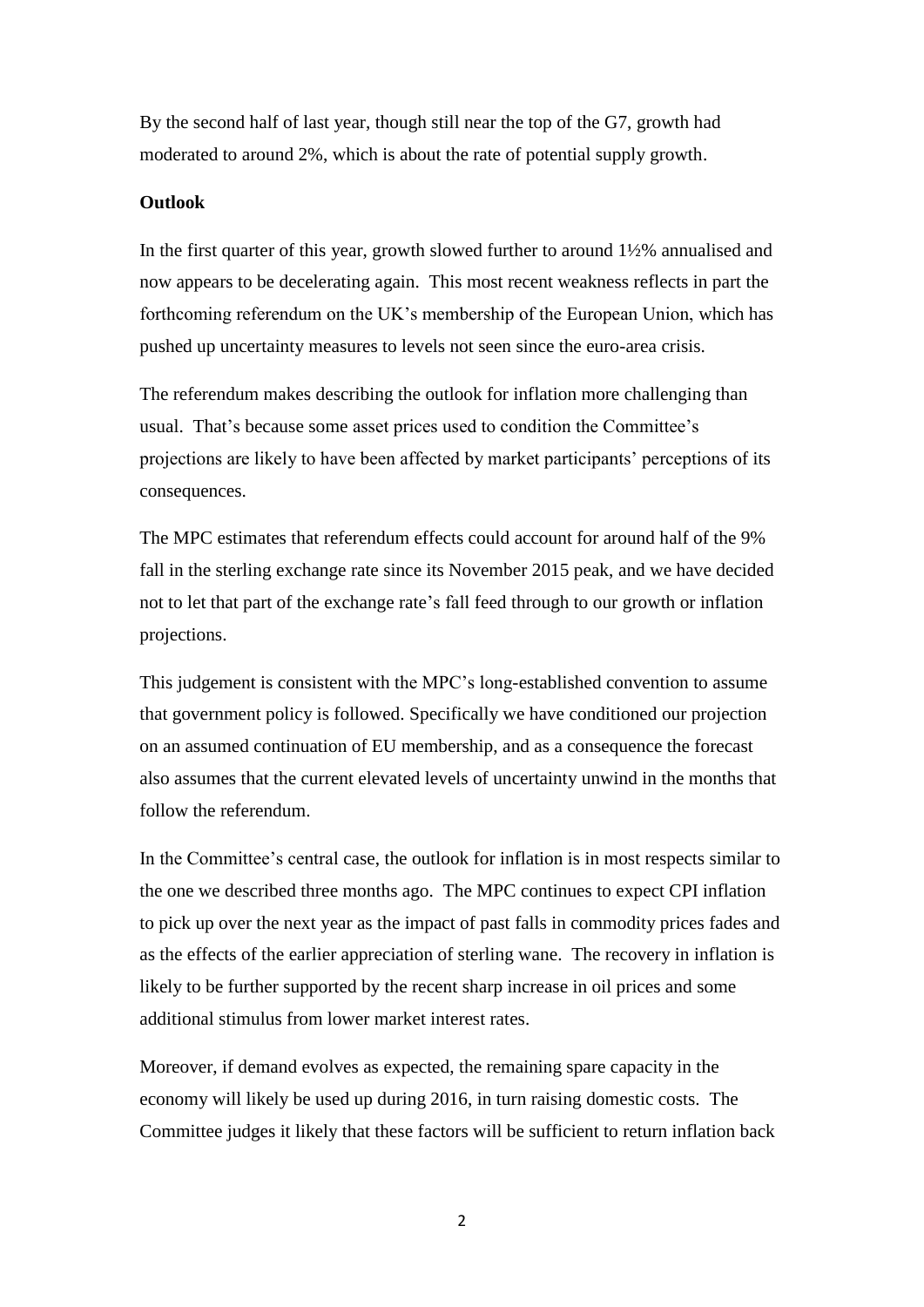to 2% by mid-2018 and push it a little above the target thereafter, reflecting modest excess demand.

The central projections set out in the *Inflation Report* today are conditioned on a gentle rise in interest rates over the forecast period. Under that central case, the MPC judges it more likely than not that Bank Rate will need to be higher at the end of that period than at present in order to return inflation to target in a sustainable manner. Our now-familiar forward guidance on limited and gradual rate increases and conditions for asset sales continues to hold.

#### **Risks to the outlook**

Now turning to the elephant in the room.

The MPC judges that the most significant risks to its forecast concern the referendum.

With macroeconomic and financial indicators likely to be less informative than usual in light of the referendum, the Committee is currently reacting more cautiously to data releases than would normally be the case. There is a risk that we could be over- or under-estimating underlying momentum in the economy in the event of a vote to remain in the EU.

More profoundly, a vote to leave the EU could have material economic effects – on the exchange rate, on demand and on the economy's supply potential – that could affect the appropriate setting of monetary policy.

The recent behaviour of the foreign exchange market suggests that, were the UK to vote to leave the EU, sterling's exchange rate would fall further, perhaps sharply. This would likely be consistent with changes to some of the real fundamentals that drive sterling including the terms of trade, productivity, and risk premia. In isolation, a further fall in sterling would boost inflation over the policy horizon.

Aggregate demand would also likely fall, relative to our forecast, in the face of tighter financial conditions, lower asset prices, and greater uncertainty about the UK's trading relationships. Households could defer consumption, and firms could delay investment. Global financial conditions could also tighten, generating potential negative spillovers to foreign activity that, in turn, could dampen demand for UK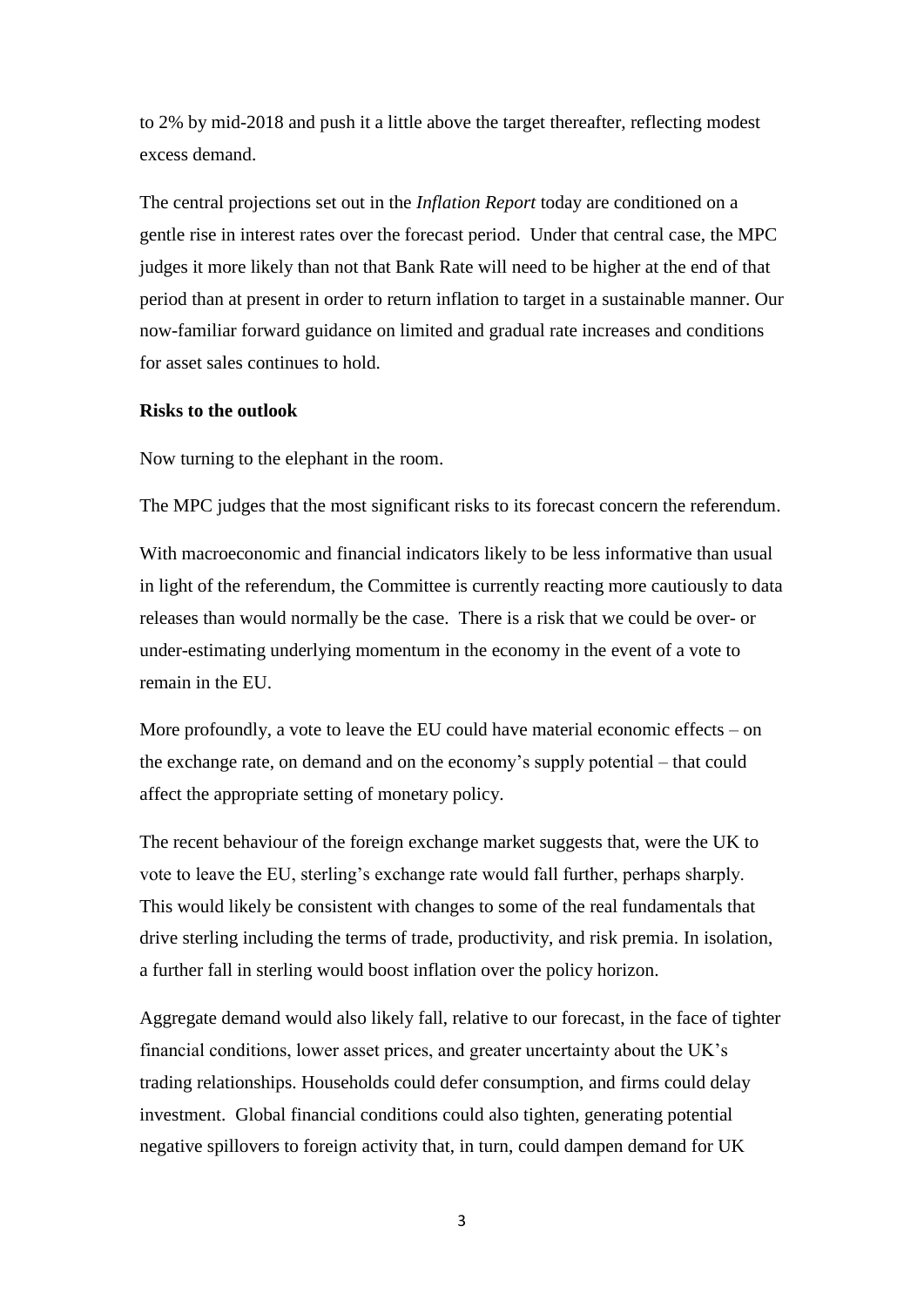exports. All else equal, lower aggregate demand would tend to reduce inflation over the policy horizon.

However, over time, there may also be negative effects on aggregate supply, including slower capital accumulation and the need to reallocate resources across the economy in response to changing trading and investment patterns. On their own, such supply effects would tend to boost inflation over the policy horizon.

The combination of these influences on demand, supply and the exchange rate could lead to a materially lower path for growth and a notably higher path for inflation than in the central projections set out in the May *Inflation Report*.

In such circumstances, the MPC would face a challenging trade-off between stabilising inflation on the one hand, and stabilising output and employment on the other. The implications for monetary policy would not be automatic; its direction would depend on the relative magnitudes of the demand, supply and exchange-rate effects.

Whatever outlook materialises, the MPC will determine the course for monetary policy that delivers the inflation target in a sustainable and timely manner, which generally means returning inflation to target within two to three years and keeping it there.

### **Conclusion**

The people of the United Kingdom will make a significant decision on the  $23<sup>rd</sup>$  of June. They will do so after considering a much broader range of issues than monetary and financial stability.

Consistent with its remit, the MPC will address the consequences of that decision for growth and inflation over the monetary policy horizon.

There are limits, however, to what monetary policy can deliver. When shocks drive demand below supply, monetary policy can soften the blow. When shocks drive supply below demand, monetary policy can make the unsustainable sustainable. Over the medium run, it can deliver a level of demand consistent with the path for supply in order to meet the inflation target.